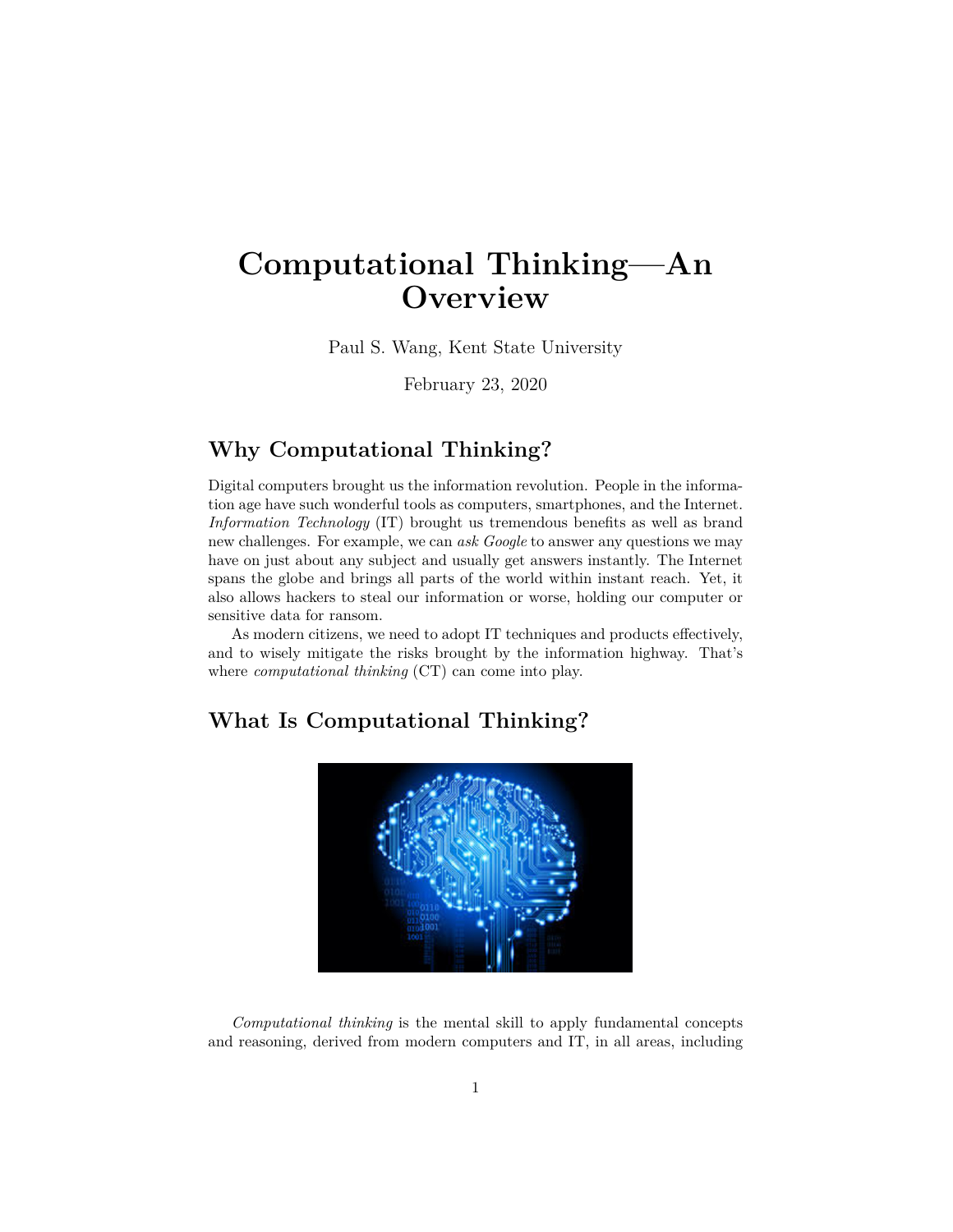day-to-day activities. CT is thinking inspired by an understanding of IT, its advantages, limitations, and potential problems. CT also encourages us to keep asking questions such as "*What if we automate this?*" "*What instructions and precautions would we need if we were asking young children to do this?*" "*How efficient is this?*" and "*What can go wrong with this?*"

CT can expand your mind, help you solve problems, increase efficiency, avoid mistakes, and anticipate pitfalls, as well as interact and communicate better with others, people or machines. CT can make you more successful and even save lives!

#### **Who Promotes Computational Thinking?**

Back in March 2006, Dr. Jeannette M. Wing published an article on computational thinking in *The Communications of ACM* and boldly advocated it as a skill for everyone:

"Computational thinking builds on the power and limits of computing processes, whether they are executed by a human or by a machine. Computational methods and models give us the courage to solve problems and design systems that no one of us would be capable of tackling alone. ... Computational thinking is a fundamental skill for everyone, not just for computer scientists. To reading, writing, and arithmetic, we should add computational thinking to every child's analytical ability. Just as the printing press facilitated the spread of the three Rs, what is appropriately incestuous about this vision is that computing and computers facilitate the spread of computational thinking."

Within the academic research community, there have been significant discussions on computational thinking, what it encompasses, and its role inside the education system.

In educational circles, there is an increasing realization of the potential importance of learning to think computationally. According to a recent report on computational thinking by the National Research Council of The National Academies (NRC):

"... Computational thinking is a fundamental analytical skill that everyone, not just computer scientists, can use to help solve problems, design systems, and understand human behavior. ... Computational thinking is likely to benefit not only other scientists but also everyone else. ..."

## **A Powerful Way of Thinking**

OK great, CT is important. But what exactly are the concepts and methodologies it provides? Here is a list of some main aspects of CT: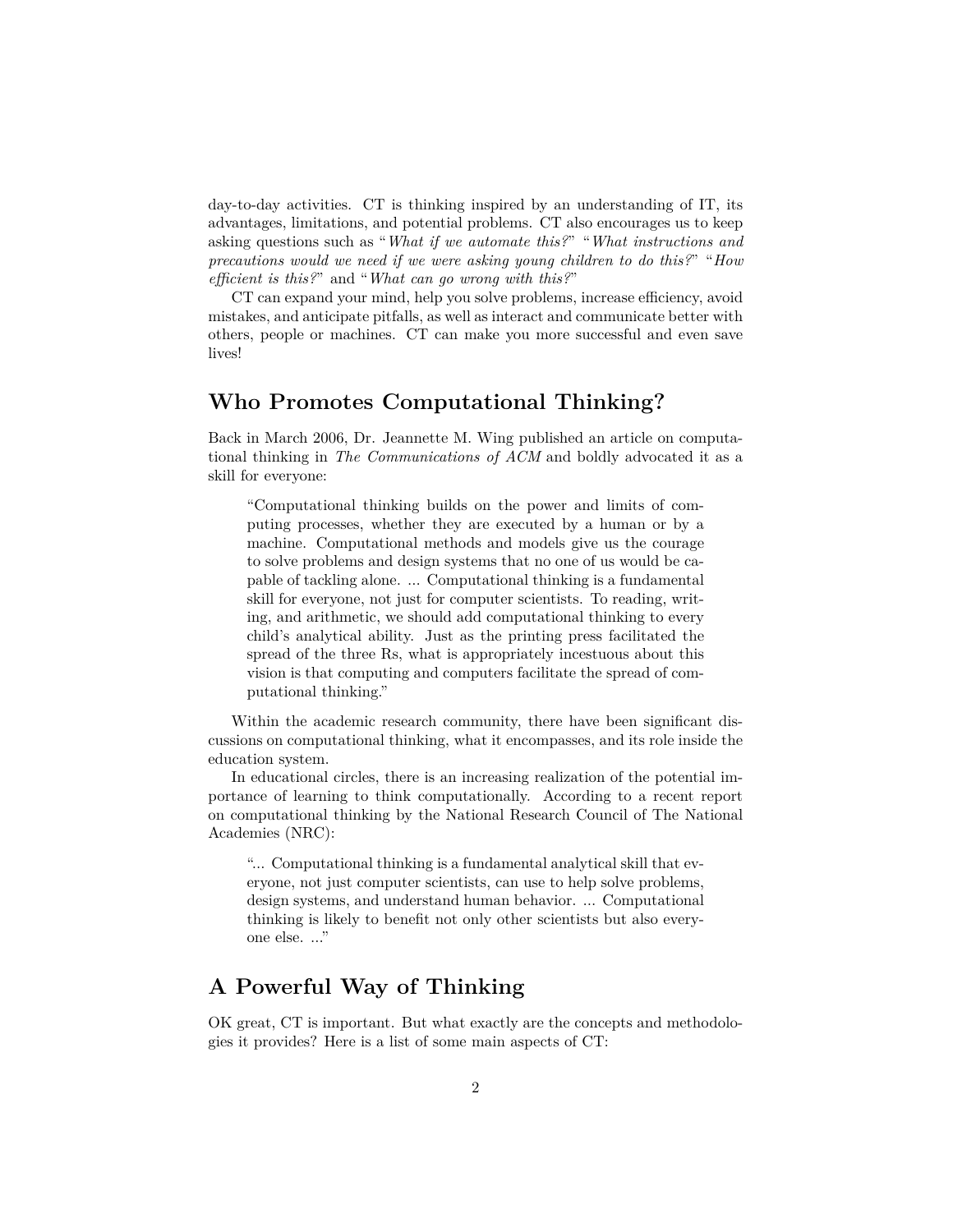- Simplification through abstraction—Abstraction is a technique to reduce complexity by ignoring unimportant details and focusing on what matters. For example, a driver views a car in terms of how to drive it and ignores how it works or is built. A user cares only about which mouse button to click and keys to press and generally overlooks how computers work internally.
- Power of automation—Arranging matters so they become routine and easy to automate. Working out a systematic procedure, an algorithm, for carrying out recurring tasks can significantly increase efficiency and productivity.
- Iteration and recursion—Ingeniously reapplying the same successful techniques and repeatedly executing the same set of steps to solve problems.
- An eye and a mind for details—Small things such as characters in uppercase versus lowercase or with an extra space can make all the difference. Any piece of data may be subject to interpretation depending on the context. You need eyes of an eagle, mind of a detective, and a careful and meticulous approach. Overlooking anything can and will lead to failure.
- Precision in communication—Try telling the computer to do what you mean and not what you say ;-). You need to spell it out precisely and completely. Don't spare any details. Vagueness is not tolerated. And contexts must be made explicit.
- Logical deductions—"Cold logic" rules. Causes will result in consequences, whether you like it or not. There is no room for wishful or emotional thinking. Don't we all wish some of this seeps into such things as our politics?
- Breaking out of the box—A computer program executes code to achieve any task. Unlike humans, especially experts, it does not bring experience or expertise to bear. Coding a solution forces us to think at a dumb computer's level (as if talking to a one-year-old) and get down to basics. This way, we will naturally need to think outside any "boxes."
- Anticipating problems—Automation relies on preset conditions. All possible exceptions must be met with prearranged contingencies. Ever said "I'll take care of that later"? Because there is a chance you might forget, according to CT, you should have a contingency plan ready in case you do forget. Otherwise, you have set a trap for yourself.

These are just some of the main ideas. CT offers you many more concepts and ways to think that can be just as, if not more, important.

In the author's new textbook *From Computing to Computational Thinking* (CRC Press 2015), a new word is defined.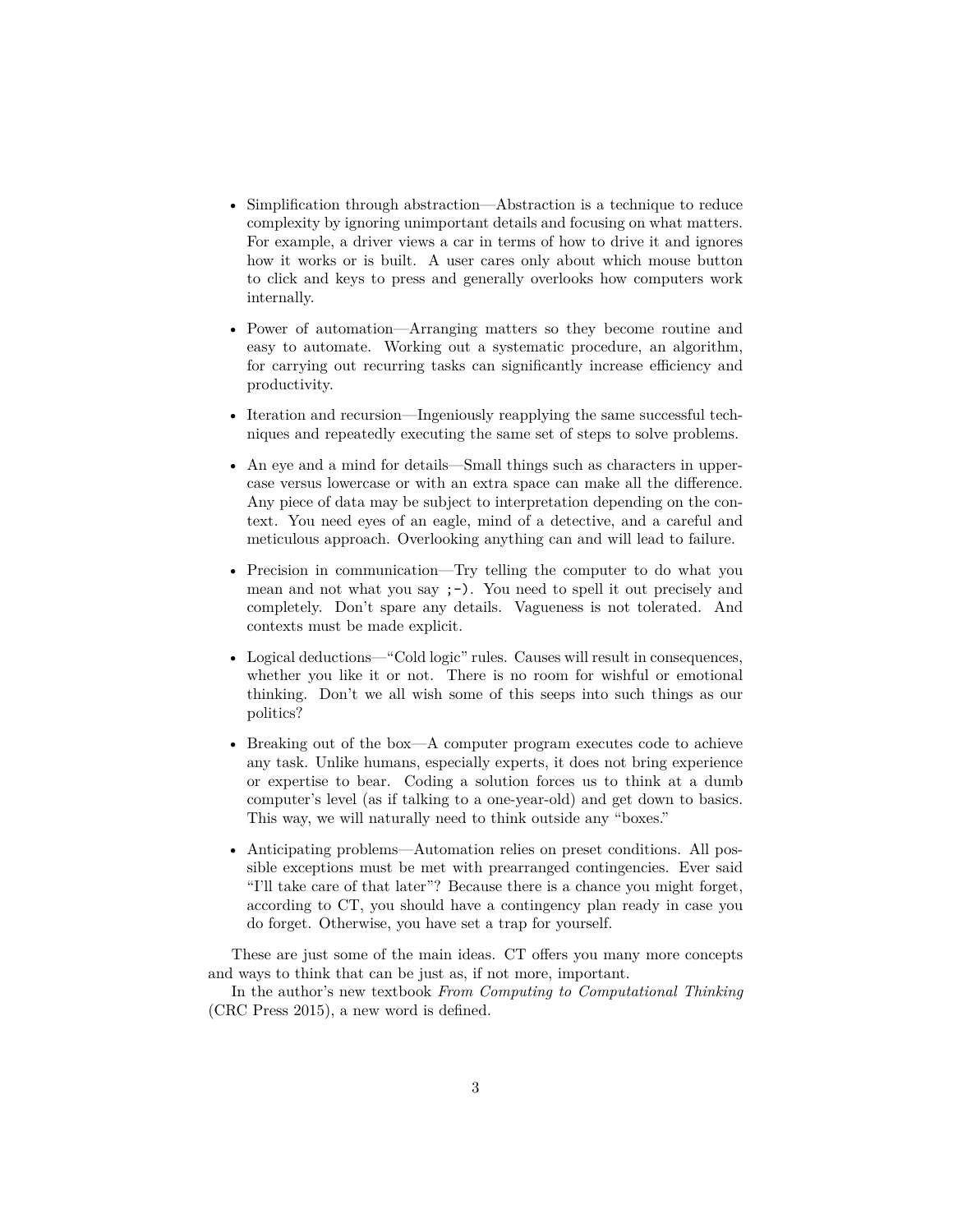Definition: **computize**, verb. To apply computational thinking. To view, consider, analyze, design, plan, work, and solve problems from a computational perspective.

When considering, analyzing, designing, formulating, or devising a solution/answer to some specific problem, computizing becomes an important additional dimension of deliberation.

## **Where to Apply CT?**

People say "hindsight is 20/20." But, since automation must deal with all possible applications in the future, we must ask "what if" questions and take into account all conceivable scenarios and eventualities. Let's look at a specific example. Hurricane Sandy was one of the deadliest and most destructive hurricanes in US history. Thank goodness it didn't hit Kent or Ohio for that matter.

With CT at multiple levels, dare we say that many of the disasters from Sandy might have been substantially reduced?

- The New York City subway entrances and air vents are at street level. What if streets are flooded? What if flood water enters the subway?
- What if we need to fight fires in a flooded area? Do we have fire boats in addition to fire trucks? Do we have firefighters trained for boats?
- Most portable emergency power generators run on gasoline. What happens if gas runs out and gas stations are flooded?
- What if the drinking water supply stops? Can we provide emergency water from fire hydrants? In that case, can we use a mobile contraption that connects to a hydrant, purifies the water, and provides multiple faucets?
- What if emergency power generators are flooded? Should we waterproof generators in designated at-risk buildings?
- What if cell towers lose power? How hard is it to deploy airborne (drone?) cell relays in an emergency?
- What if we simulate storm damage with computer modeling and find out ahead of time what to prepare for?

So let's computize at multiple levels and do our best to get 20/20 hindsight beforehand.

### **CT Success Story**

A *loop* in a program is a construct that applies the same set of steps repeatedly until a certain goal is achieved. This technique is known as *iteration* in CT.

Iteration of a process has led to the invention of the *polymerase chain reaction* (PCR), a technique in molecular biology to generate thousands to millions of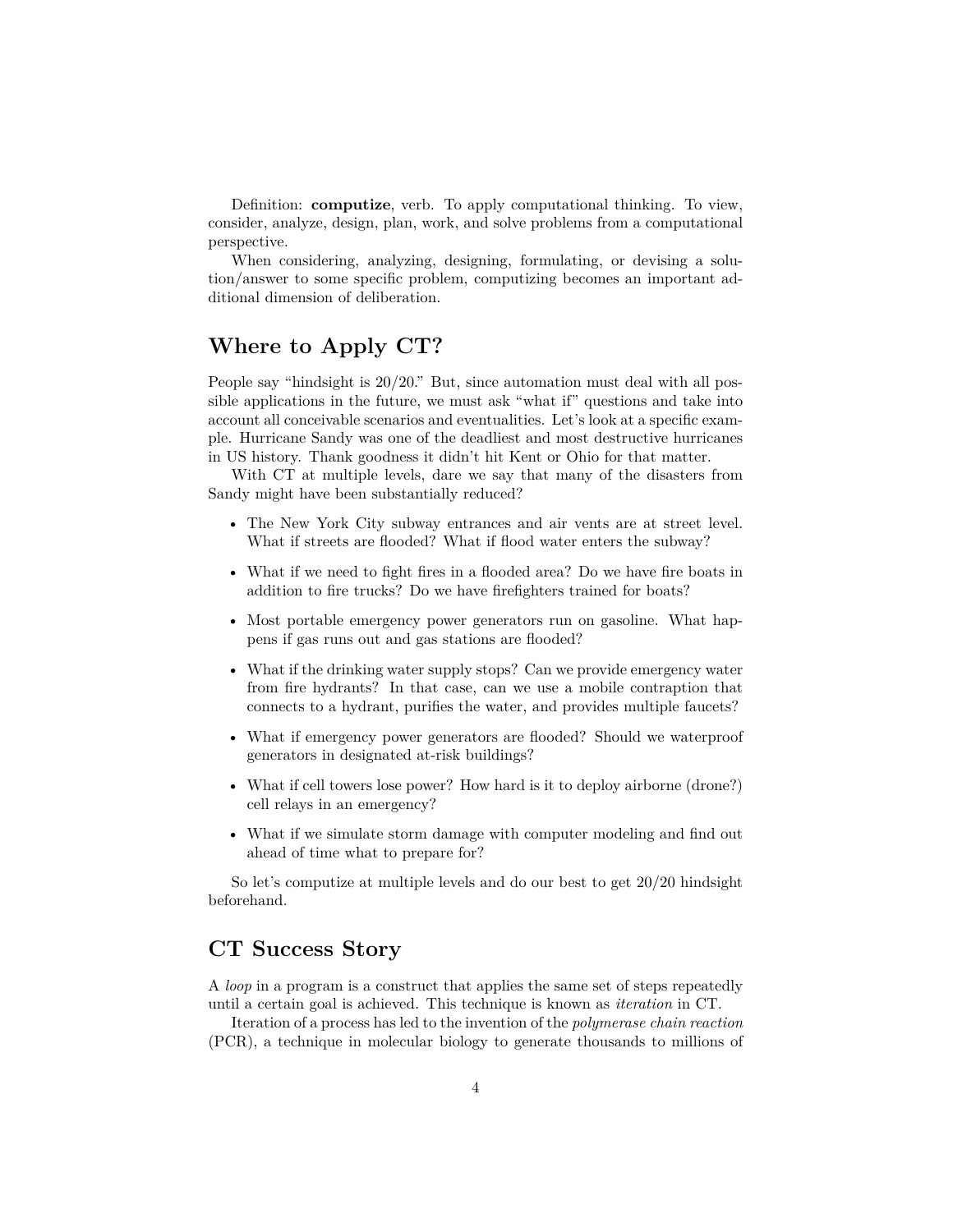copies of a particular DNA sequence. Developed by Dr. Kary Mullis in 1983, PCR is now indispensable in medical and biological research and applications, including DNA testing and genetic fingerprinting. The impact of automated PCR is huge and far-reaching. Mullis was awarded the 1993 Nobel Prize in Chemistry for his part in the invention of PCR.

In recounting his invention, Dr. Mullis wrote in his book *Dancing Naked in the Mind Field*:

*I knew computer programming, and from that I understood the power of a reiterative mathematical procedure. That's where you apply some process to a starting number to obtain a new number, and then you apply the same process to the new number, and so on. If the process is multiplication by two, then the result of many cycles is an exponential increase in the value of the original number: 2 becomes 4 becomes 8 becomes 16 becomes 32 and so on.*

*If I could arrange for a short synthetic piece of DNA to find a particular sequence and then start a process whereby that sequence would reproduce itself over and over, then I would be close to solving my problem.*

At the time of the invention, the "polymerase" and other related DNA duplication techniques were already known. It was the "chain reaction" part that was missing. Well, we have Dr. Mullis and his computational thinking to thank for the invention. And what a significant invention! *The New York Times* described it as "highly original and significant, virtually dividing biology into the two epochs of before P.C.R. and after P.C.R."



Still need more convincing? Just ask the Cleveland Clinic, the Innocence